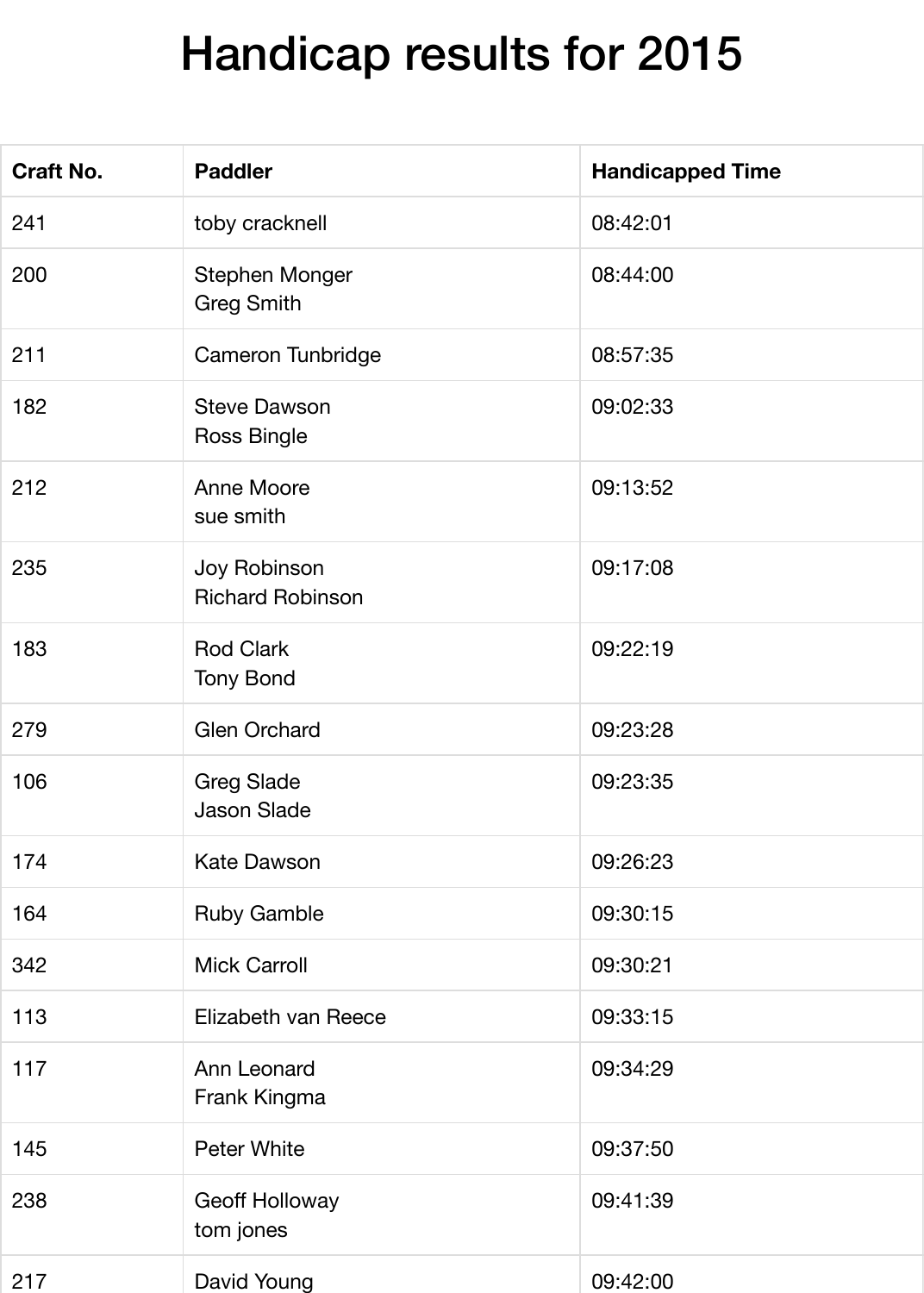| 198 | <b>Warren Huxley</b><br><b>Merridy Huxley</b>  | 09:43:06 |
|-----|------------------------------------------------|----------|
| 203 | <b>Paul Carter</b>                             | 09:57:46 |
| 215 | <b>Mark Hempel</b>                             | 10:02:25 |
| 205 | <b>Mardi Barnes</b><br><b>Marg Cook</b>        | 10:06:53 |
| 172 | <b>Greg Thompson</b><br>Paul Grundy            | 10:08:30 |
| 157 | <b>Jarrod Smith</b>                            | 10:09:56 |
| 178 | <b>Barton Bennison</b>                         | 10:14:55 |
| 209 | <b>Geoff Dawes</b>                             | 10:15:05 |
| 177 | <b>Robert Chant</b>                            | 10:21:59 |
| 166 | <b>Stephen Morrow</b>                          | 10:23:13 |
| 206 | <b>Albert Cobb</b>                             | 10:25:13 |
| 110 | <b>Adam Scott</b><br><b>Richard Fox</b>        | 10:28:02 |
| 187 | Paul van Koesveld<br><b>Matthew Swann</b>      | 10:29:48 |
| 406 | Liam Donaldson<br><b>Sebastian Scott</b>       | 10:34:45 |
| 265 | <b>Bernie Craggs</b><br><b>Warwick Nichols</b> | 10:38:05 |
| 232 | <b>Tom Holloway</b>                            | 10:41:11 |
| 137 | David Lowe                                     | 10:46:24 |
| 286 | Anjie Lees                                     | 10:47:13 |
| 165 | John Harrison                                  | 11:01:29 |
| 293 | <b>David Little</b>                            | 11:03:19 |
| 230 | <b>Peter Millard</b>                           | 11:10:07 |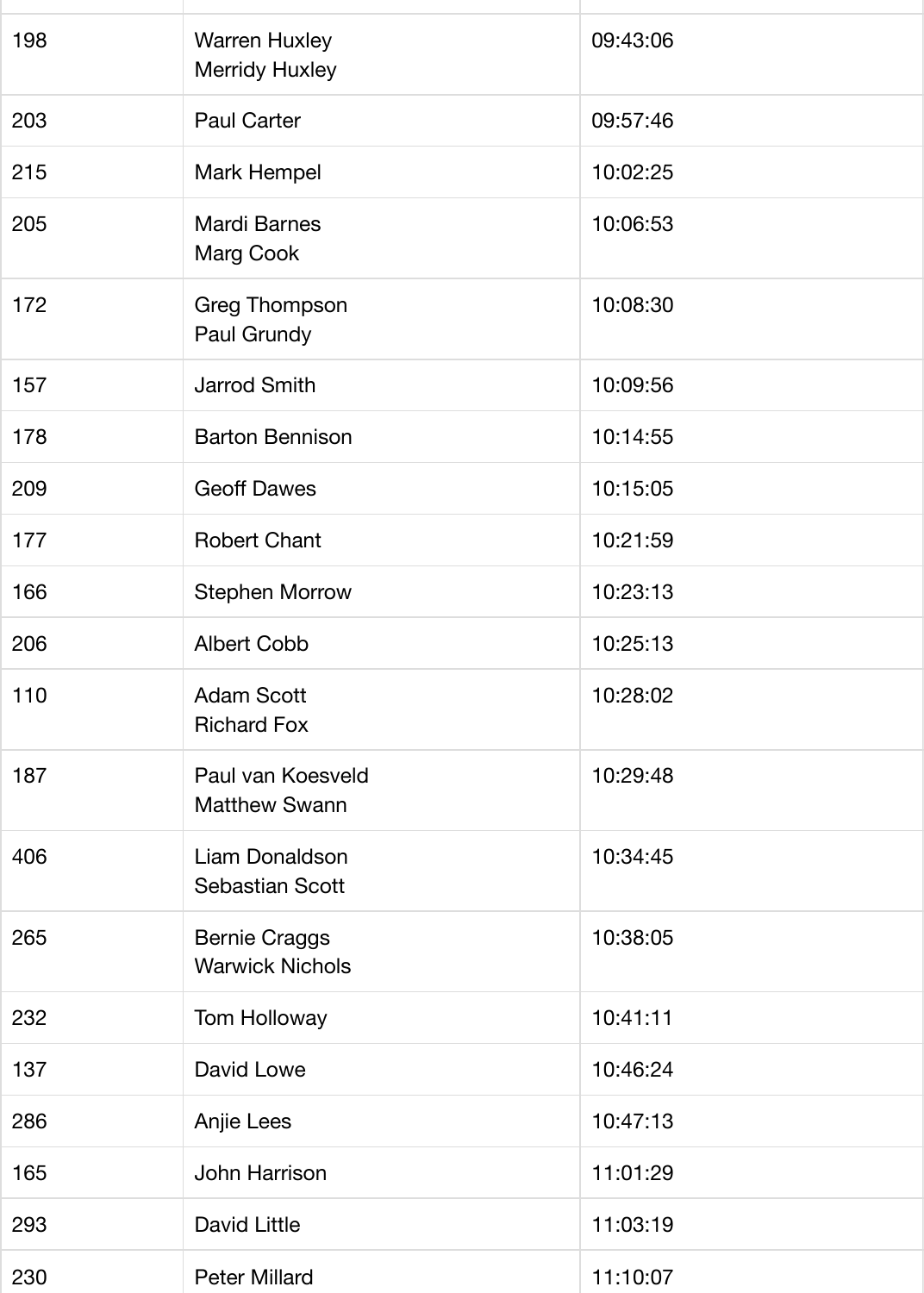| 250 | <b>Ben Thompson</b>                                                                                                               | 11:10:51 |
|-----|-----------------------------------------------------------------------------------------------------------------------------------|----------|
| 169 | <b>Ben Routley</b><br><b>Dion Durward</b><br><b>Jack Pierson</b><br>Alan Pierson<br><b>Cliff Johnston</b><br><b>Roger Wallace</b> | 11:13:37 |
| 328 | Fook Chee Tam                                                                                                                     | 11:14:31 |
| 102 | Rozanne Green                                                                                                                     | 11:15:49 |
| 229 | John Harmer<br><b>Steve Harmer</b>                                                                                                | 11:19:21 |
| 267 | <b>Mark Sundin</b>                                                                                                                | 11:22:35 |
| 268 | Luke Heasman<br>Kyle Wilson                                                                                                       | 11:22:38 |
| 139 | paul lange                                                                                                                        | 11:26:39 |
| 266 | Jeffrey Tonazzi                                                                                                                   | 11:27:28 |
| 228 | <b>Ross Dennis</b><br><b>Philip Arnold</b>                                                                                        | 11:34:17 |
| 154 | David Webb                                                                                                                        | 11:35:09 |
| 264 | Rodrigo Matamala                                                                                                                  | 11:35:42 |
| 101 | John Duffy                                                                                                                        | 11:36:04 |
| 185 | lan Teather                                                                                                                       | 11:37:39 |
| 298 | <b>Ryan Spring</b>                                                                                                                | 11:52:15 |
| 131 | <b>Courtney Couper</b>                                                                                                            | 11:53:08 |
| 112 | <b>David Merritt</b>                                                                                                              | 11:53:17 |
| 213 | <b>Brian O'Sullivan</b><br><b>Brendan O'Sullivan</b>                                                                              | 11:54:44 |
| 192 | Graeme Ison                                                                                                                       | 12:00:59 |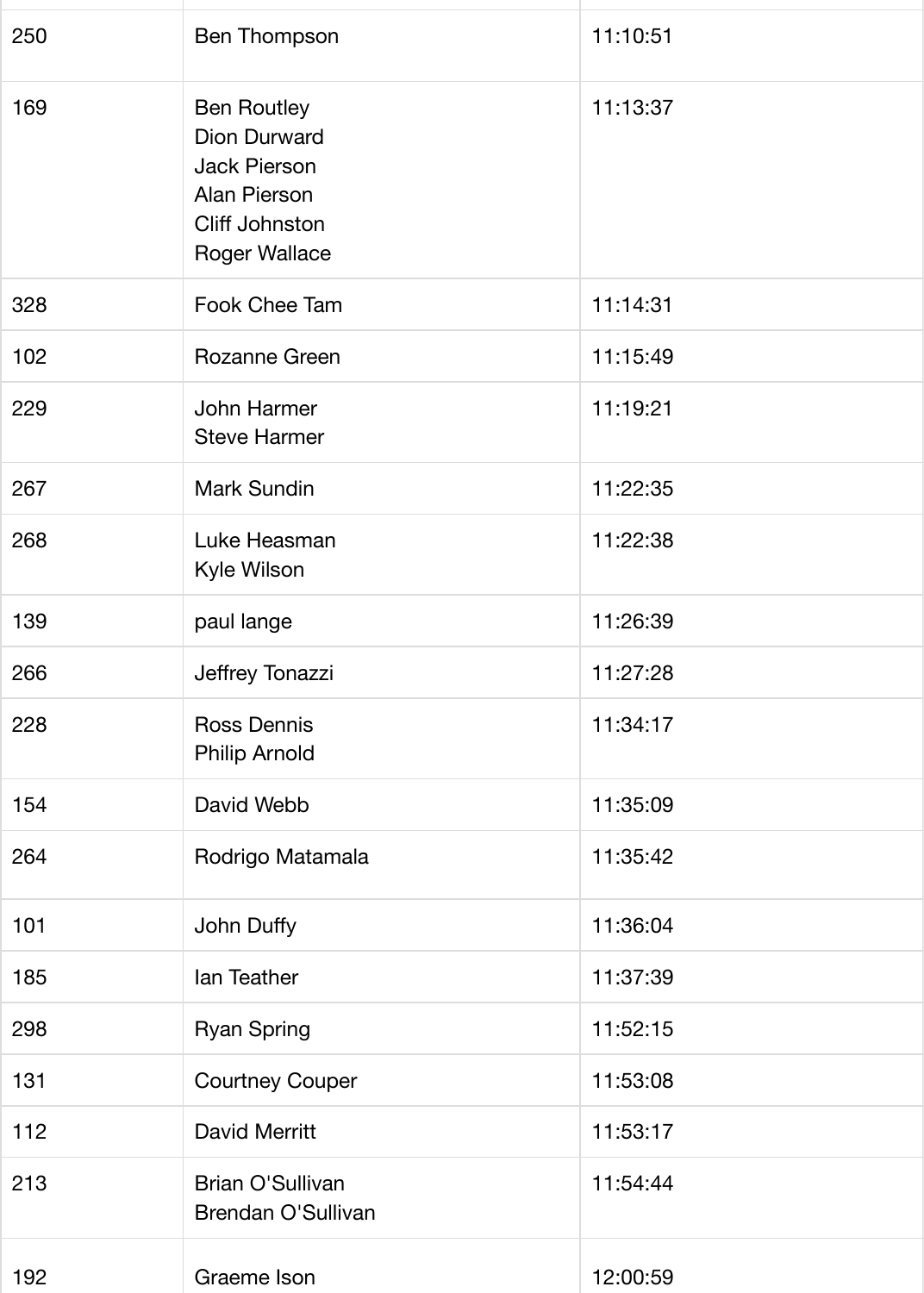| 118 | <b>Andrew Perry</b><br><b>Peter Davis</b>                                                                          | 12:02:29 |
|-----|--------------------------------------------------------------------------------------------------------------------|----------|
| 141 | Peter Moran                                                                                                        | 12:02:44 |
| 128 | Jonathan Papalia<br>Suzie Rhydderch                                                                                | 12:04:56 |
| 152 | Ian Vaile                                                                                                          | 12:07:14 |
| 251 | <b>Guyren Smith</b>                                                                                                | 12:12:26 |
| 435 | <b>Brent Rees</b><br><b>Jack Radford</b>                                                                           | 12:14:42 |
| 287 | <b>Helen Neill</b>                                                                                                 | 12:21:02 |
| 222 | <b>Tom Fitzpatrick</b><br>Mary Weaver<br>David Lai<br><b>Cat Anderson</b><br><b>Tanya White</b><br>Maureen O'Neill | 12:21:35 |
| 225 | <b>Neil Cooper</b>                                                                                                 | 12:27:18 |
| 126 | <b>Ross Bowen</b><br>Darrin Jenkins                                                                                | 12:30:43 |
| 138 | <b>Armand le Roux</b>                                                                                              | 12:34:40 |
| 127 | glenn Keane                                                                                                        | 12:35:16 |
| 407 | Jim Orr<br><b>Oscar Alcorn</b>                                                                                     | 12:41:09 |
| 193 | Helen Tongway<br>David Tongway                                                                                     | 12:46:55 |
| 412 | Sam Cannington<br>hugh worsley                                                                                     | 12:50:55 |
| 124 | <b>Peter Matthews</b>                                                                                              | 12:54:32 |
| 153 | <b>Nathan New</b>                                                                                                  | 12:54:57 |
| 404 | <b>Sam Kealey</b>                                                                                                  | 13:01:43 |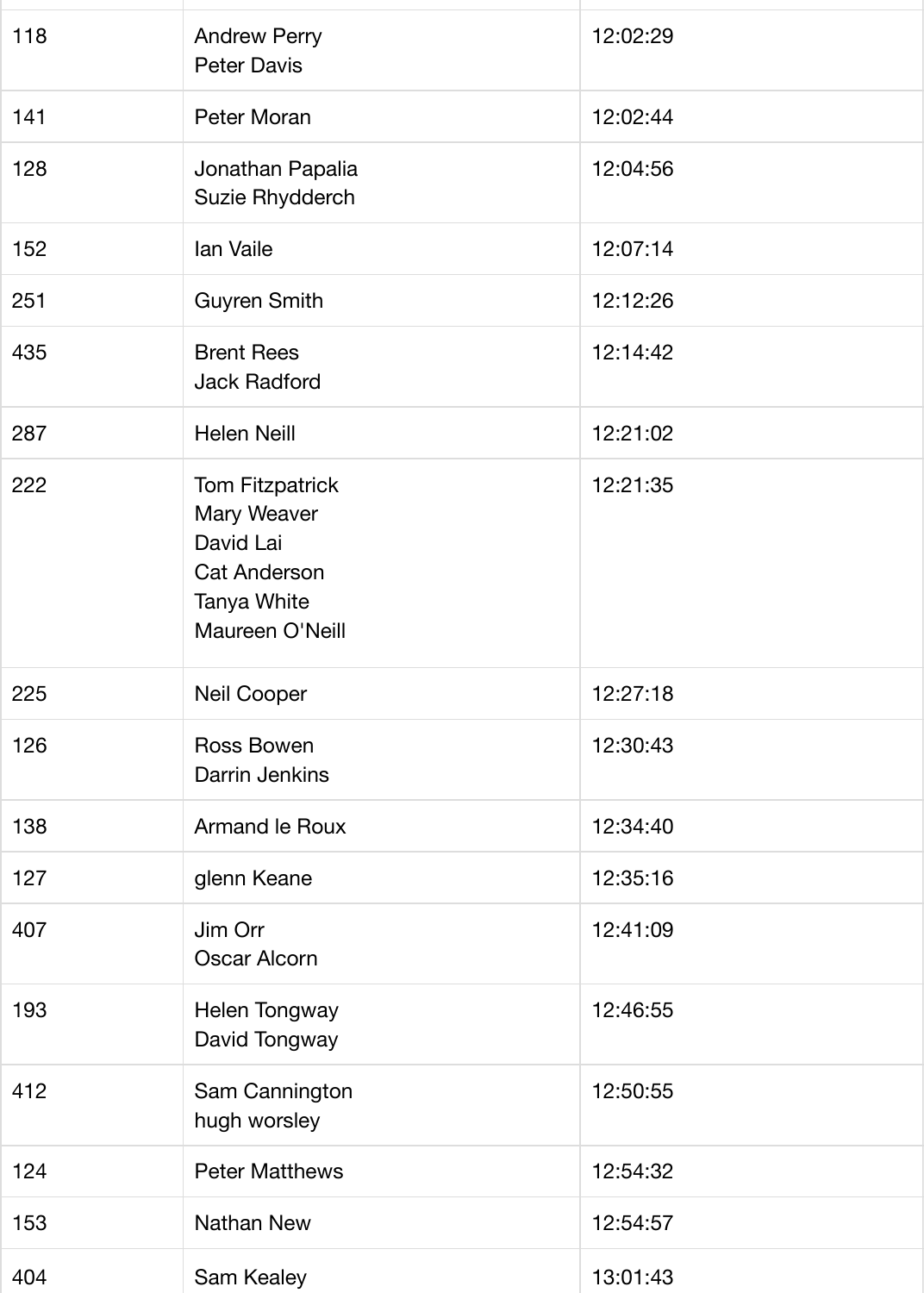|     | <b>Callan Moffatt</b>                                                                                                             |          |
|-----|-----------------------------------------------------------------------------------------------------------------------------------|----------|
| 105 | <b>Samuel McLean</b>                                                                                                              | 13:03:14 |
| 149 | <b>Chris Bolling</b>                                                                                                              | 13:22:00 |
| 123 | <b>Claire Shanahan</b>                                                                                                            | 13:22:06 |
| 167 | Lysa Peters<br>Amanda Flynn<br>Naomi Peel<br><b>Sally Ooi</b><br><b>Britta Mortensen</b><br>Soo Min Heng                          | 13:22:24 |
| 220 | <b>Gerard Effeney</b>                                                                                                             | 13:23:35 |
| 210 | <b>Martin Vanderpoel</b><br><b>Glen Boulton</b>                                                                                   | 13:28:19 |
| 421 | Georgia hutton<br>Emma Ranck                                                                                                      | 13:28:45 |
| 190 | <b>Tammy Ven Dange</b>                                                                                                            | 13:29:03 |
| 260 | <b>Owen Dunne</b>                                                                                                                 | 13:36:26 |
| 163 | <b>Bill Forrester</b>                                                                                                             | 13:39:30 |
| 195 | Carolyn Atkinson                                                                                                                  | 13:48:14 |
| 143 | Claire Hosegood<br><b>Christopher Alexandrou</b>                                                                                  | 13:55:23 |
| 168 | <b>Mat Anderson</b><br>George Abuzo<br>Petr Valouch<br><b>Alison Court</b><br><b>Samantha Carroll</b><br><b>Warren Hargreaves</b> | 13:56:49 |
| 422 | <b>Simone Foley</b><br>Sophia Bohlsen                                                                                             | 13:59:58 |
| 403 | Tara Murray<br><b>Lachlan Knowles</b>                                                                                             | 14:03:42 |
| 289 | <b>Neil Pierson</b>                                                                                                               | 14:25:41 |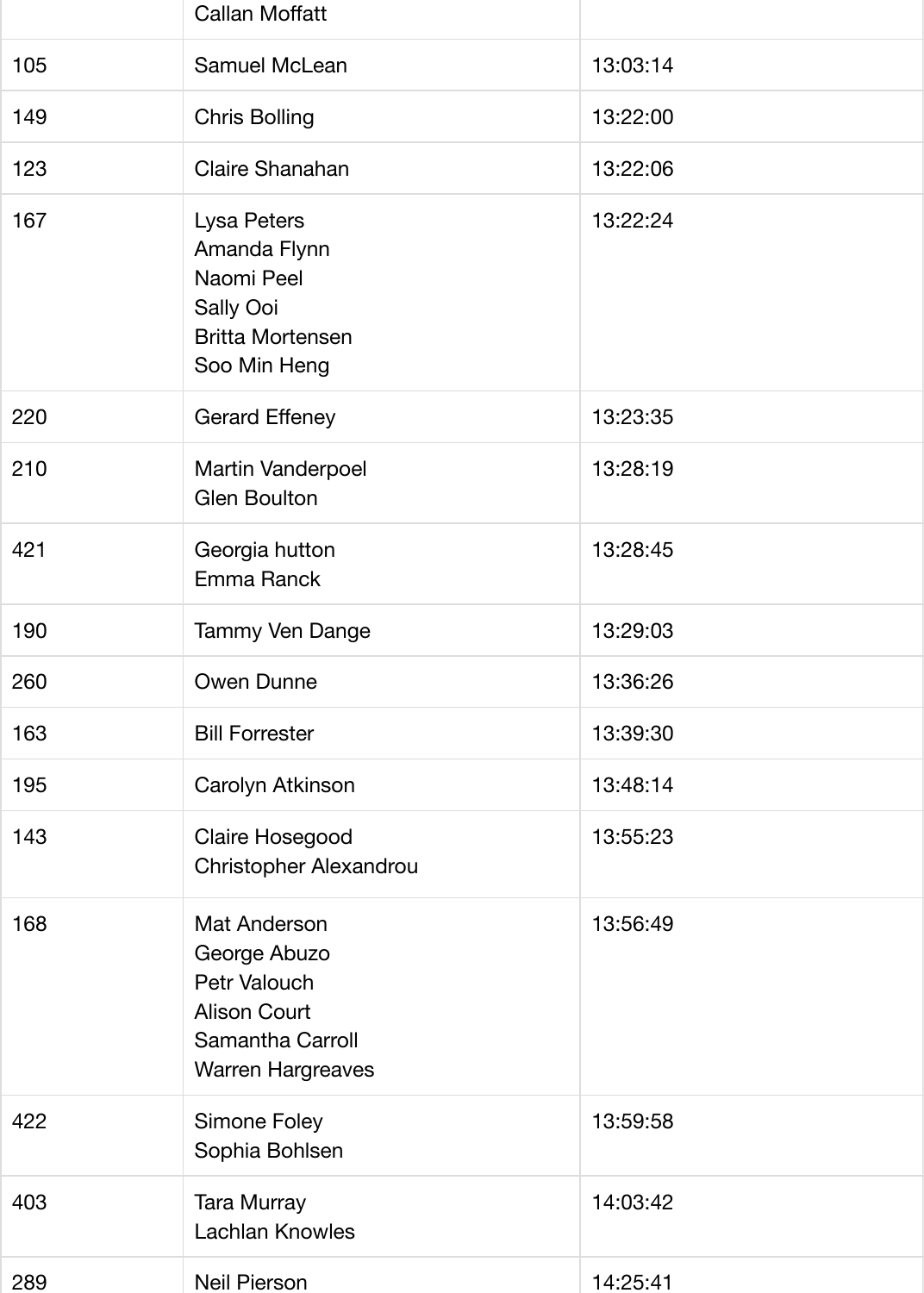| 216 | <b>Glynn Brown</b>                                                                          | 14:27:29 |
|-----|---------------------------------------------------------------------------------------------|----------|
| 262 | <b>Phillip Walker</b>                                                                       | 14:27:29 |
| 261 | <b>James Francis</b>                                                                        | 14:41:03 |
| 423 | Lucy McDonald<br><b>Anna Finney</b>                                                         | 14:43:59 |
| 424 | <b>Kiera Shaw</b><br><b>Alex Hiscox</b>                                                     | 14:47:33 |
| 161 | <b>Cameron Roxburgh</b><br>Margie Chard                                                     | 14:50:18 |
| 151 | David Beyer                                                                                 | 14:54:15 |
| 415 | <b>Lukas Cook</b><br>Henry Coldham                                                          | 14:55:21 |
| 274 | <b>Christine Gissing</b>                                                                    | 15:06:08 |
| 197 | George Johnston                                                                             | 15:09:06 |
| 425 | <b>Will Bartel</b><br>bayley fellowes                                                       | 15:26:34 |
| 402 | <b>Jarrod Bourke</b><br><b>Ben Moffatt</b>                                                  | 15:52:26 |
| 284 | <b>Tony Compton</b>                                                                         | 15:59:07 |
| 410 | Dakotah Love<br><b>Dominic Pilon</b>                                                        | 16:03:01 |
| 263 | philip lee<br>Raymond Tai<br>Li-ray Kin<br><b>Brian Yam</b><br>mony seng<br><b>Tue Tran</b> | 16:10:20 |
| 405 | <b>Robert Hann</b><br>Sam Tullie                                                            | 16:11:00 |
| 401 | Angus Webber                                                                                | 16:15:05 |

289 Neil Pierson 14:25:41